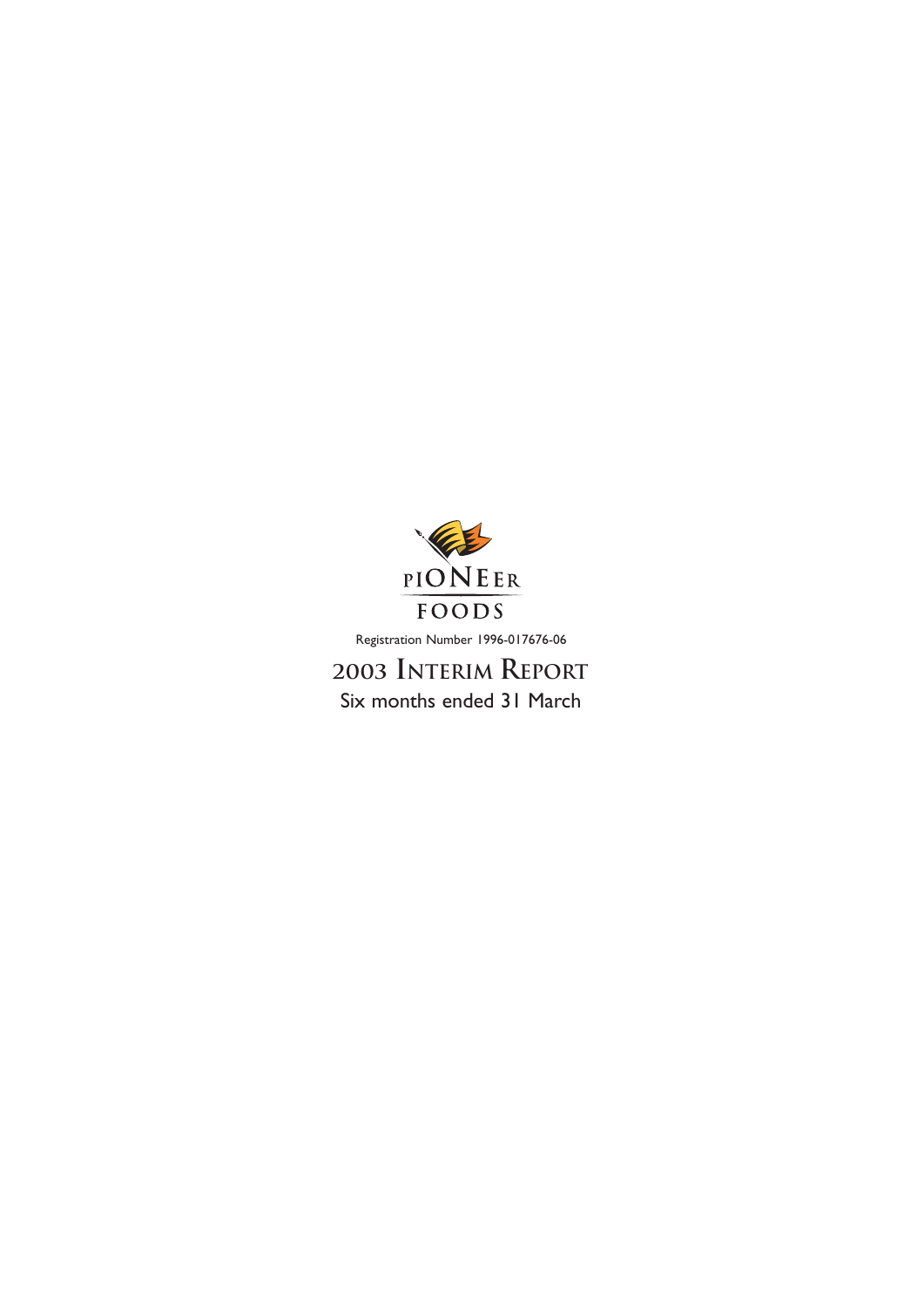### GROUP INCOME STATEMENT

|                                                                                                                                                                                           | <b>Unaudited</b><br>six months ended<br>31 March |                               | Audited<br>year ended<br>30 September |
|-------------------------------------------------------------------------------------------------------------------------------------------------------------------------------------------|--------------------------------------------------|-------------------------------|---------------------------------------|
|                                                                                                                                                                                           | 2003                                             | 2002                          | 2002                                  |
|                                                                                                                                                                                           | R'm                                              | R'm                           | R'm                                   |
| Revenue                                                                                                                                                                                   | 3 974,6                                          | 2894,0                        | 6 5 1 2, 3                            |
| Operating profit before depreciation<br>Depreciation                                                                                                                                      | 241,6<br>(79, 4)                                 | 205,3<br>(81,8)               | 513,1<br>(162, 8)                     |
| Operating profit before exceptional items<br><b>Exceptional</b> items                                                                                                                     | 162,2<br>(13,7)                                  | 123.5<br>6,2                  | 350.3<br>(7,1)                        |
| Operating profit after exceptional items<br>Investment income<br>Finance charges<br>Profit from associated companies                                                                      | 148,5<br>25,9<br>(55, 4)<br>2,0                  | 129.7<br>33.9<br>(39,4)       | 343.2<br>70.I<br>(92, 9)<br>0,3       |
| Net profit before taxation<br><b>Taxation</b>                                                                                                                                             | 121,0<br>(37, 4)                                 | 124.2<br>(32,4)               | 320.7<br>(88, 4)                      |
| Net profit after taxation<br>Attributable to minority shareholders                                                                                                                        | 83,6<br>(2,3)                                    | 91.8<br>(1,7)                 | 232,3<br>(4,4)                        |
| Net profit for the year<br>Adjusted for exceptional items                                                                                                                                 | 81,3<br>13,7                                     | 90.1<br>(6,2)                 | 227.9<br>7,1                          |
| Profit on sale of fixed assets<br>Profit on disposal of investments<br>Permanent decline in value of fixed assets<br>Goodwill written off                                                 | (3,4)<br>(0,5)<br>17,6                           | (6, 0)<br>(0,2)               | (4,7)<br>(0,1)<br>7,9<br>4,0          |
| Tax effect on exceptional items                                                                                                                                                           | 1,0                                              | 0.8                           | (1,4)                                 |
| Headline earnings                                                                                                                                                                         | 96,0                                             | 84,7                          | 233,6                                 |
| Number of issued ordinary shares (million)<br>Weighted average number of ordinary shares (million)<br>Headline earnings per ordinary share (cents)<br>Dividend per ordinary share (cents) | 183,1<br>170,3<br>56,4<br>9,8                    | 183.0<br>170.3<br>49,7<br>8,2 | 183.0<br>170.3<br>137,2<br>29,5       |

### SEGMENTAL ANALYSIS

|                                                                             | <b>Unaudited</b><br>six months ended<br>31 March |                         | Audited<br>year ended<br>30 September |
|-----------------------------------------------------------------------------|--------------------------------------------------|-------------------------|---------------------------------------|
|                                                                             | 2003<br>2002                                     |                         | 2002                                  |
|                                                                             | R'm                                              | R'm                     | R'm                                   |
| Segment revenue *<br>Staple foods<br><b>Branded products</b><br>Unallocated | 3 298, I<br>656,8<br>101,9                       | 2477.2<br>408.9<br>67.5 | 5 57 1,2<br>878,9<br>190.2            |
| Less: Internal revenue                                                      | 4 0 5 6 , 8<br>(82,2)                            | 2953,6<br>(59,6)        | 6 640.3<br>(128,0)                    |
|                                                                             | 3 974,6                                          | 2894.0                  | 6512.3                                |
| Segment results *<br>Staple foods<br><b>Branded products</b><br>Unallocated | 104,8<br>63,8<br>(6, 4)                          | 95.3<br>35,1<br>(6, 9)  | 285.5<br>84,4<br>(19,6)               |
|                                                                             | 162,2                                            | 123.5                   | 350.3                                 |

\* Restated to correctly reflect the effect of inter segment revenue and<br>
Ret decrease in cash and cash equivalents **(19,8)** (181,0) (448,2)

# GROUP BALANCE SHEET

|                                     | <b>Unaudited</b><br>31 March |        | Audited<br>30 September |
|-------------------------------------|------------------------------|--------|-------------------------|
|                                     | 2003                         | 2002   | 2002                    |
|                                     | R'm                          | R'm    | R'm                     |
| <b>Assets</b>                       |                              |        |                         |
| Fixed and intangible assets         | 949,7                        | 678.8  | 956.9                   |
| Investments and loans               | 324,4                        | 429,7  | 318,8                   |
| Deferred tax                        | 14,3                         |        | 14,0                    |
| Non-current assets                  | 1288,4                       | 1108,5 | 1289,7                  |
| Current assets                      | 2 09 1,0                     | 1743,0 | 2 0 3 6 , 3             |
| Stock                               | 1193,6                       | 919.8  | 1062,8                  |
| Debtors                             | 780,4                        | 624.8  | 791.9                   |
| Cash and short-term investments     | 117,0                        | 198,4  | 181,6                   |
| <b>Total assets</b>                 | 3 3 7 9 , 4                  | 2851.5 | 3 3 2 6 , 0             |
| <b>Equity and liabilities</b>       |                              |        |                         |
| Capital and reserves                | 1605,9                       | 1488.6 | 1625,1                  |
| Minority interest                   | 14,8                         | 7.9    | 12.8                    |
| Non-current liabilities             | 527,2                        | 349,9  | 368,2                   |
| Long-term liabilities               | 472,2                        | 305.8  | 316,8                   |
| Deferred taxation                   | 55,0                         | 44.I   | 51,4                    |
| <b>Current liabilities</b>          | 1231,5                       | 1005,1 | 1319,9                  |
| Creditors, provisions and           |                              |        |                         |
| shareholders for dividend           | 803,6                        | 782,8  | 847,2                   |
| Bank overdraft and short-term loans | 427,9                        | 222,3  | 472,7                   |
| <b>Total equity and liabilities</b> | 3 3 7 9 , 4                  | 2851.5 | 3 3 2 6 .0              |

# **GROUP CASH FLOW STATEMENT**

|                                                                                               |                             | <b>Unaudited</b><br>six months ended<br>31 March |                          |
|-----------------------------------------------------------------------------------------------|-----------------------------|--------------------------------------------------|--------------------------|
|                                                                                               | 2003                        | 2002                                             | 2002                     |
|                                                                                               | R'm                         | R'm                                              | R'm                      |
| Cash profit from operating activities<br>Change in hedging reserve<br>Working capital changes | 241,6<br>(80, 4)<br>(78, 9) | 205.3<br>(240, 1)                                | 513.1<br>17,8<br>(233,8) |
| Cash generated from/(utilised in) operations                                                  | 82,3                        | (34, 8)                                          | 297,1                    |
| Interest received                                                                             | 8,2                         | 18,4                                             | 37,9                     |
| Interest paid                                                                                 | (55, 4)                     | (39,4)                                           | (92, 9)                  |
| Dividends received                                                                            | 17,7                        | 15,5                                             | 32,2                     |
| Dividends paid                                                                                | (36,3)                      | (19,0)                                           | (32,8)                   |
| Tax paid                                                                                      | (94, 6)                     | (29,0)                                           | (42, 4)                  |
| Net cash flow from operating activities                                                       | (78, 1)                     | (88,3)                                           | 199,1                    |
| Net cash flow from investment activities                                                      | (98, 8)                     | (94, 8)                                          | (366,3)                  |
| Net cash deficit                                                                              | (176, 9)                    | (183,1)                                          | (167,2)                  |
| Net cash flow from financing activities                                                       | 157,1                       | 2,1                                              | (281, 0)                 |
| Net decrease in cash and cash equivalents                                                     | (19,8)                      | (181, 0)                                         | (448,2)                  |